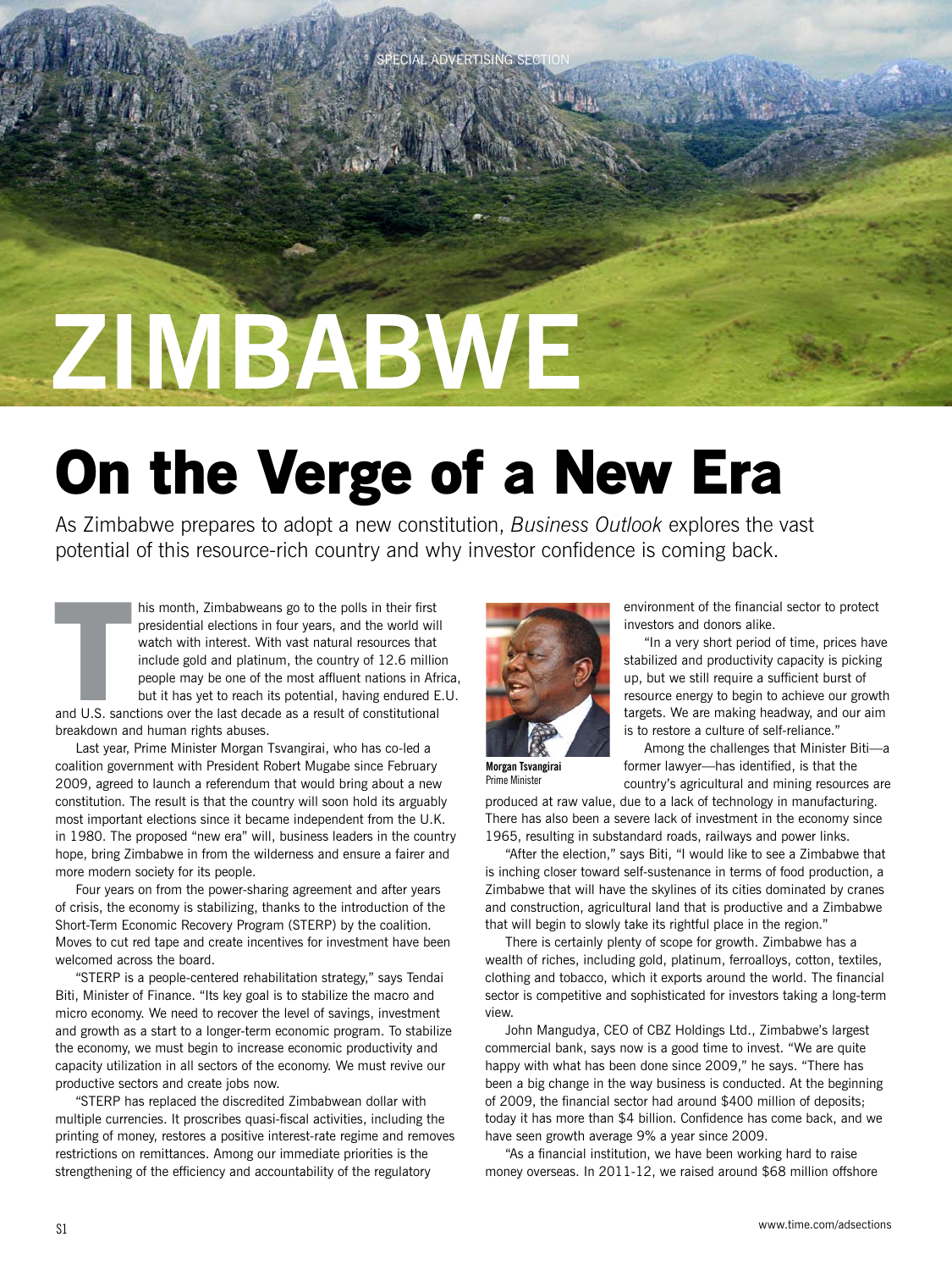as well as \$120 million in credit to ensure we restructure the books and provide medium and long-term money for our customers. This is how we have been managing the situation. The economy has been expanding, but we believe we can do better if we simultaneously look for easier funding offshore, combined with better local funding."

CBZ will focus on transitional growth until sanctions are lifted. "Zimbabwe is a paradox. We are a very rich country but with poor people, and it is those people who are suffering most under the sanctions," Mangudya says. "There is a kind of paralysis here. Stocks have not performed well because there is a lack of clients and a fear of government policies. We have the gold, minerals, diamonds and coal, but we need investors to come and share their wealth.

"The future looks bright, provided the government continues to put good policies in place. There is a good group of people at CBZ full of passion and creativity, and we want to ensure we partner with our investors and that they know we are here for good."

At leading financial house TN Bank, Group CEO Tawanda Nyambirai notes how, in fact, the people are one of the country's most overlooked resources.

"Zimbabweans are hospitable, educated and skilled," he says. "They can offer the relevant services to what various industries require. Furthermore, we have people whose consumption patterns are in line with global trends, so we can be a very good market for foreign companies that may want to establish themselves in Zimbabwe. There are all those positives, but what is needed is a solution that ensures we have got flows of capital from outside.

"We need foreign investors to know more about Zimbabwe, to realize that Zimbabwe is not just one person or a couple of politicians, Zimbabwe is so many individuals who work hard every day who are knowledgeable about what is happening. Zimbabwe can be a very good market that can consume the products and services that the whole world is consuming, it can be a good manufacturing hub and I think the outside world needs to be reminded that Zimbabwe has excellent tourist attractions such as Victoria Falls and wild animals. It

#### **"Zimbabwe can consume the products and services the world is consuming."** *Tawanda Nyambirai, Group CEO, TD Bank*

is important that those that have capital realize that things have really changed. Life is normal in Zimbabwe, but the economy needs support from the outside."

TN Bank launched commercial banking operations in February 2009 after having operated for 10 years as a finance house. Today it is the only bank in Zimbabwe that offers "plastic money" based on smart-card technology. The TN Cash Card can be used at hundreds of outlets throughout the country. The bank is a subsidiary of TN Holdings, which is in the process of converting the furniture shops it operates into TN Business and Home Centers. The centers will offer



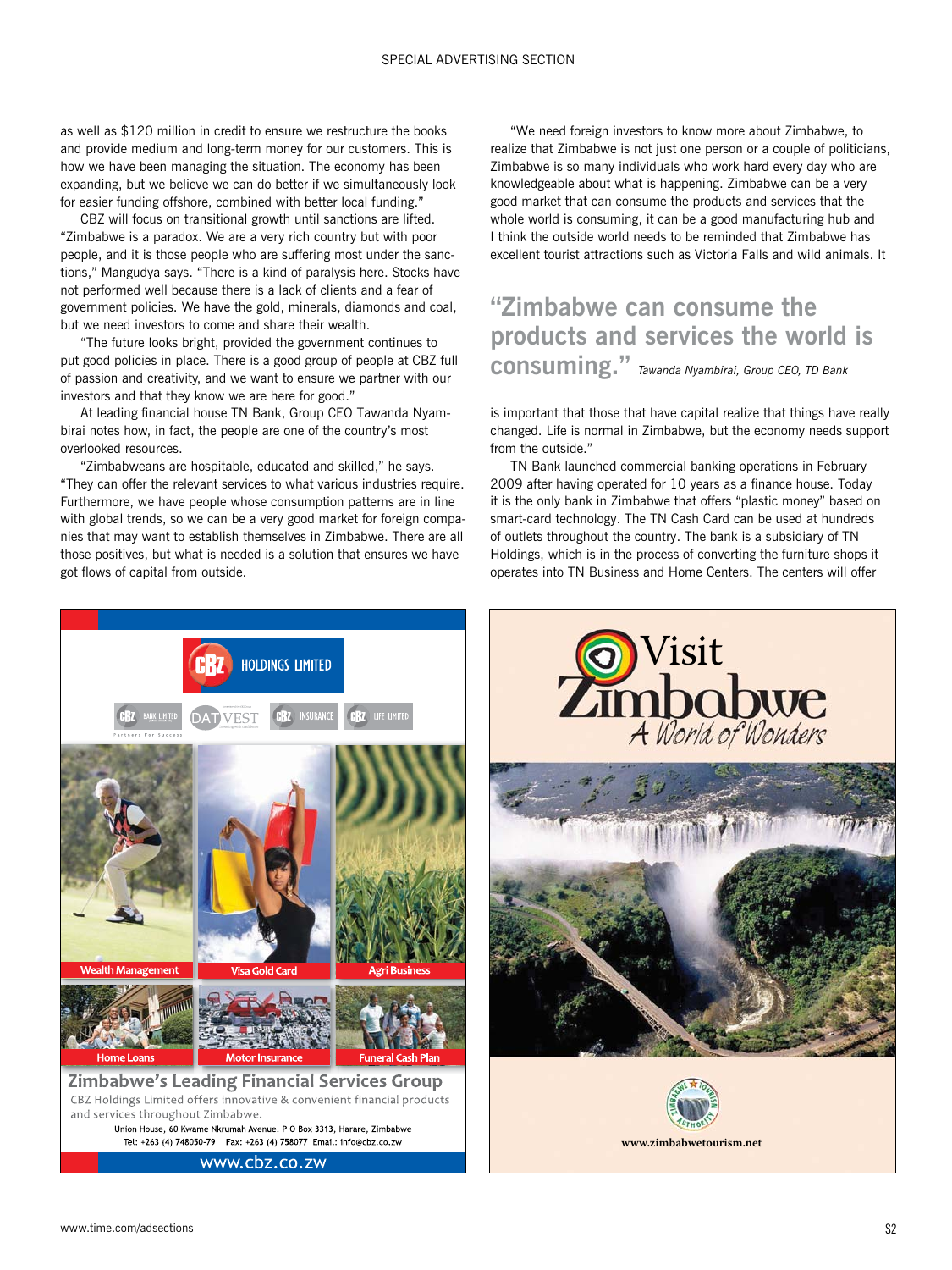

**Tendai Biti** Minister of Finance

an e-store banking concept," Nyambirai says. "We believed this would offer more convenience to our retail banking customers. As a result, we took over a furniture company called Tetco, which is one of the oldest companies in the country, and turned the furniture branches into malls where you can access furniture, telecom products and fast food alongside banking services.

arrangement.

various products and services, including banking services, pharmaceuticals and products from Econet—the country's leading telecommunications operator—under a franchise

"We realized that in order for the bank to be relevant, it needed to deliver its services where people spend their time and their money—effectively, where they do their shopping—and for that reason, we came up with

"This is a response to the competition that is coming from utilities and telecom companies that have invented concepts such as the money transfer space. We have transformed ourselves from a traditional banking institution that waits for people to come to it into a banking institution that goes to the people and offers the things people need on a day-to-day basis."

As well as retail banking services, the bank offers structured loan products, including loans to small and medium-scale gold miners and millers, loans to Zimbabweans in the diaspor and trust services to foreign investors and to nonresident Zimbabweans. The bank is keen to expand into the region and has recently opened a branch in Zambia.

TN Bank's partner Econet Wireless Zimbabwe is the country's largest provider of telecommunications services and enjoys a 70% share of the mobile market. It launched its network in July 1998 and is one of the largest companies on the Zimbabwe Stock Exchange in terms of market capitalization, with investments totaling \$1billion. Douglas Mboweni, Econet's CEO, firmly believes that now is the time for investors to access his country's vast potential.

"The U.S. and European ICT sectors are becoming saturated with everyone competing for the same market," he says. "In Zimbabwe, the ICT sector has seen accelerated growth of around 6% to 7% in telecoms, which is very high. People here are embracing technology and the tools of communication, such as mobile banking and even shopping online. We have a very alert market.

"Businesses are also using technology to track where their drivers or fleet are, for example, which means increased cost-effectiveness and more productivity. We want to be able to capitalize on that and offer enhanced workforce automation, where people can order consumer products from their back offices without having to physically go where the products are to process the orders."

As well as achieving greater service in the segments that promise optimum returns, Econet is also investing heavily to serve rural areas through a \$70 million program. "We are connecting rural areas and small towns and working closely with the regulator to ensure we reach our goals," Mboweni says. "We have around 85% coverage of 2G and 32% in 3G, and we want to increase that to 56% over the coming year. We will then address issues of capacity. The challenges we face are centered on investment and liquidity."



2nd Floor 101 Union Avenue Building. 101 Kwame Nkrumah Avenue Harare, Zimbabwe. Tel: +263 4 791444, Email: tnbank@tn.co.zw



after 100 years, King Tshaka might have walked past its shadow, and King Lobengula might have sat under the shadow! TN Harlequin Luxaire, the Home of quality.

> 42 Nelson Mandela Cnr. Angwa Street, Harare, Zimbabwe. Tel: +263 4 757181, Email: tnharlequin@tn.co.zw

> > Home of Quality